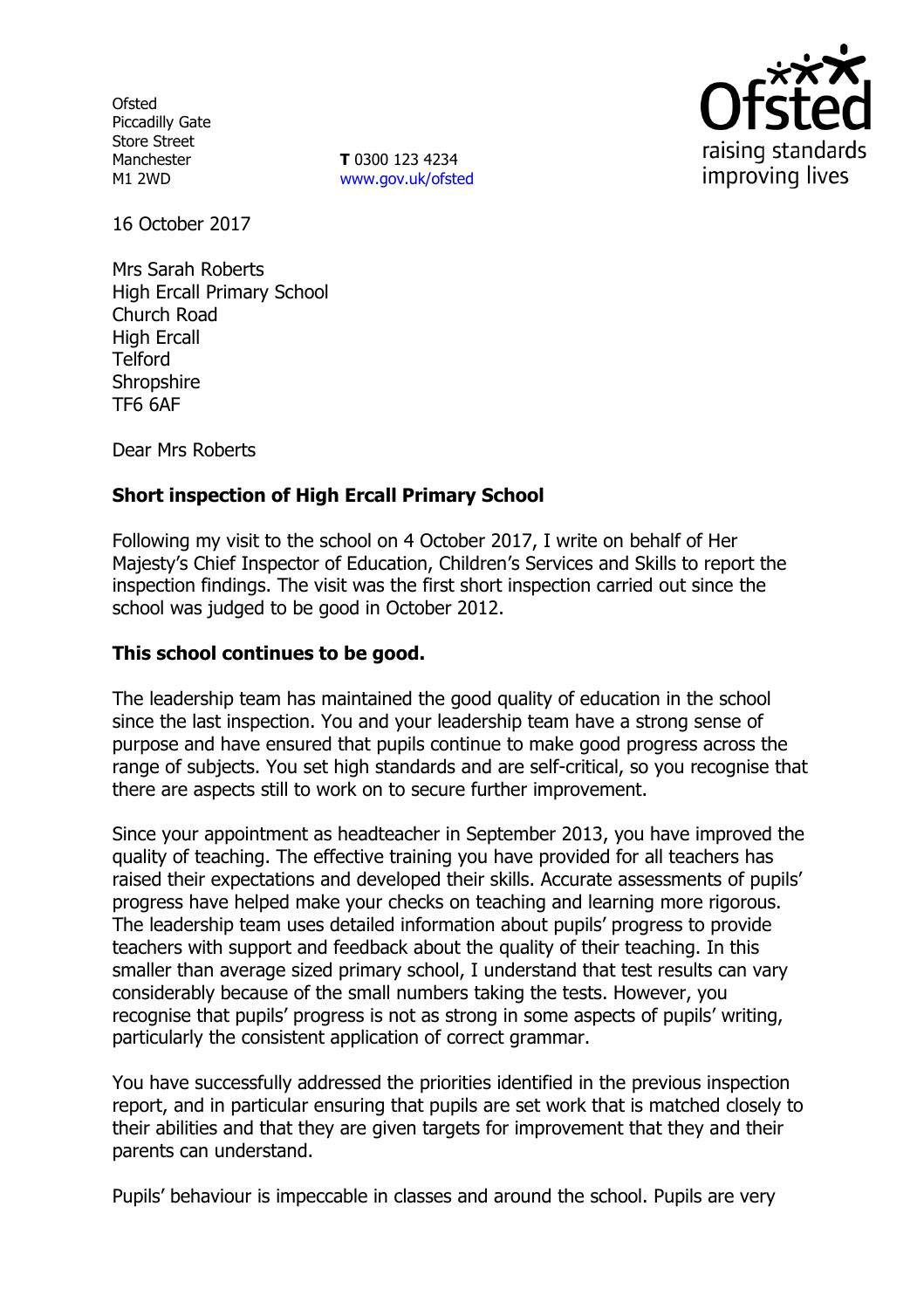

polite, well mannered and respectful. They are eager to show visitors their work and take great pride in their school. The pupils' joyful singing and celebration in a school assembly on 'understanding the purpose of rules' showed how much they care about their community. Pupils know about and are keen to tell visitors about the five 'R' key values of their school, which focus on pupils becoming resilient, being respectful, taking responsibility, reflecting and being resourceful learners.

Governors are effective in their role. The chair of governors and finance governor met with me during the inspection. They showed their strong sense of commitment to, and support for the school. They are knowledgeable and fully up to date with national changes in education. They are clear about school priorities and progress made towards meeting them.

# **Safeguarding is effective.**

The leadership team has ensured that all safeguarding arrangements are fit for purpose. Records are detailed and of high quality. The single central record is maintained to a high standard. Governors ask probing questions to ensure that safeguarding is effective. Training is kept up to date and ensures that staff have a good awareness of any local issues and potential problems within the community. Leaders have developed a strong culture of safeguarding within the school.

Pupils understand how to keep safe online and say that they feel safe in school. Leaders have made good links with parents and carers as well as external agencies to help them to support vulnerable pupils. Parents and pupils say that behaviour is outstanding and that instances of bullying are very rare. This is because of the school's strong pastoral support systems. Leaders are aware of the needs and concerns of individual pupils, and parents acknowledge and appreciate this.

## **Inspection findings**

- In 2017, assessments for the small number of Year 6 pupils indicated that progress in writing was below that in reading and mathematics and followed a similar trend in 2016. However, the rapid action taken by school leaders indicates that the progress made by the vast majority of pupils has reversed this decline. The school's good attention to teaching spelling, grammar and punctuation is paying dividends. Work in pupils' books and our classroom observations during the inspection show that pupils are now making good progress in writing. Attainment is rising and, in particular, many pupils are becoming very enthusiastic about their writing.
- Your checks on the quality of teaching and its impact on pupils' progress are accurate and reliable. Your school improvement partner has helped you and the school's governors to pinpoint the school's strengths and areas for improvement. Through their reviews of the school's work, governors hold leaders to account for how well the school is meeting pupils' needs.
- On the basis of accurate evaluation, leaders have taken steps to improve teaching, learning and assessment across the school. Teachers now use detailed assessment information on pupils' progress as a starting point for their planning.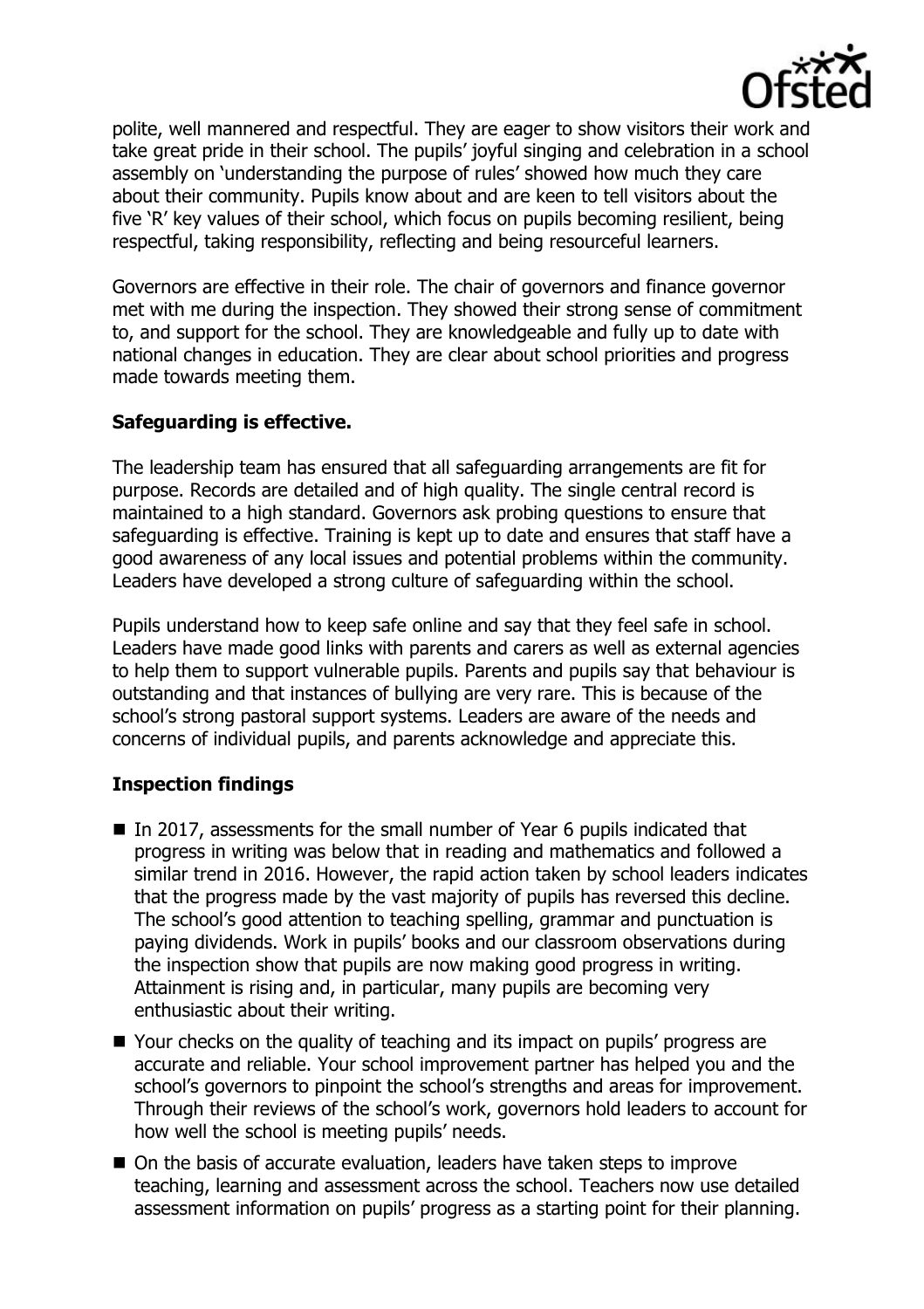

Skilled teaching ensures that classroom activities are now matched well to pupils' different needs and abilities, including those of the most able pupils.

- $\blacksquare$  The improvements in teaching include opportunities for pupils to attempt more challenging work in reading, writing and mathematics. Pupils say that they understand that even if they find activities hard at the beginning of the lesson, they will know more about what they are learning by the end. This is partly because pupils are becoming more resilient in their learning. Observations show that pupils work with positive attitudes, that they learn from making mistakes and that they help each other learn when needed.
- The school's assessment information shows that the small number of most-able disadvantaged pupils are now attaining in line with other most-able pupils. Differences in rates of progress between groups of pupils are diminishing.
- Early years provision has improved rapidly over time. The proportion of children achieving a good level of development by the end of Reception is higher than the national average. Phonics, early reading, writing and mathematics are taught very well in early years and key stage 1 so that the vast majority of pupils reach the expected standard in these subjects by the end of Year 2.
- The proportion of pupils who have special educational needs and/or disabilities throughout the school is very small. In your role as special educational needs coordinator, you ensure that identification of pupils who have additional needs is rapid and that they receive the best support available from outside agencies and the school's team of teaching assistants.

# **Next steps for the school**

Leaders and those responsible for governance should ensure that:

 $\blacksquare$  all groups of pupils continue to develop and further strengthen their writing skills, particularly the consistent use of correct grammar.

I am copying this letter to the chair of the governing body, the regional schools commissioner and the director of children's services for Telford and Wrekin. This letter will be published on the Ofsted website.

Yours sincerely

Steven Cartlidge **Ofsted Inspector**

## **Information about the inspection**

During the inspection, I held meetings with you and the deputy headteacher. I also met with groups of pupils, and two members of the governing body. I scrutinised school documents, including safeguarding checks, information about pupils' achievement and records of checks on the quality of teaching. I visited all